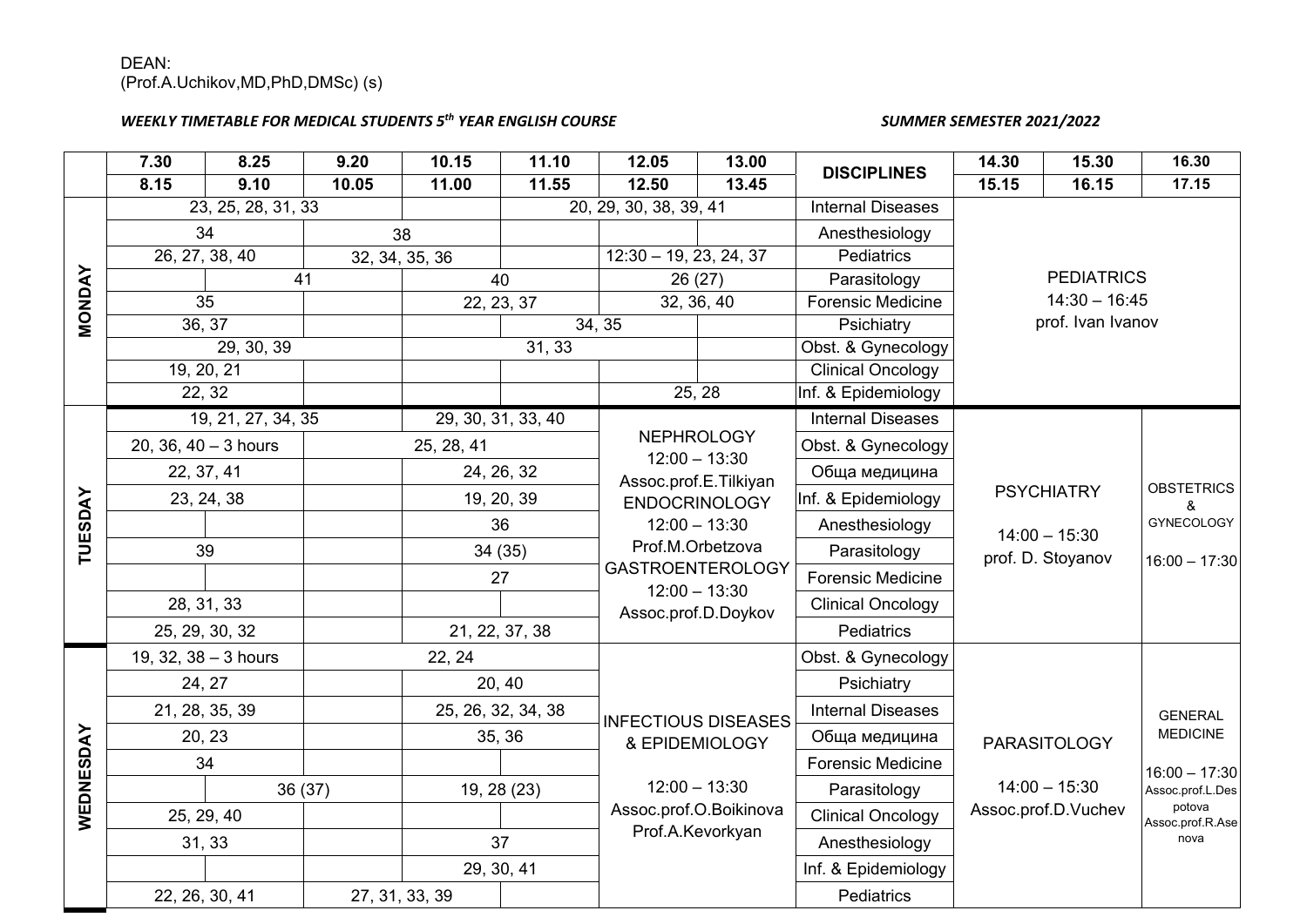|                 |                                                                                                       | 26, 27, 37 |            | 21, 23, 35     |                                  | Obst. & Gynecology       |                          |                          |                   |              |                           |
|-----------------|-------------------------------------------------------------------------------------------------------|------------|------------|----------------|----------------------------------|--------------------------|--------------------------|--------------------------|-------------------|--------------|---------------------------|
|                 | 20, 23, 41 // 40 - 3 hours                                                                            |            |            | 19             | 22, 24, 26, 32, 36, 37 - 3 hours |                          |                          | <b>Internal Diseases</b> |                   |              |                           |
|                 | 19, 21                                                                                                |            |            | 22, 28, 39     |                                  | 29, 30, 41               |                          | Psichiatry               | 31                |              | <b>ANESTHESIO</b><br>LOGY |
|                 |                                                                                                       |            |            | 32             |                                  | 25 (38)                  |                          | Parasitology             | 21(24)            |              |                           |
| <b>THURSDAY</b> | 25, 28, 38                                                                                            |            | 21, 34     |                | 19, 39                           |                          |                          | Обща медицина            | 27, 30            |              | $31 - 41$                 |
|                 |                                                                                                       |            | 35         |                |                                  |                          |                          | Anesthesiology           | от 14:00 - 39, 40 |              | $16:30 - 18:00$           |
|                 | 22, 30, 32                                                                                            |            |            |                |                                  |                          |                          | <b>Clinical Oncology</b> | 23, 34, 35        |              |                           |
|                 | 24                                                                                                    |            |            | 30, 38         |                                  |                          | 20, 31                   | Forensic Medicine        | 29, 33            |              | Dr I.Minev                |
|                 | 33, 34                                                                                                |            |            | 31, 36         |                                  |                          |                          | Inf. & Epidemiology      |                   |              |                           |
|                 | 31, 35, 36, 39                                                                                        |            |            | 20, 25, 29, 41 | 28, 33, 34, 40                   |                          |                          | Pediatrics               |                   |              |                           |
|                 | 22, 24, 36, 37                                                                                        |            |            |                |                                  |                          | <b>Internal Diseases</b> |                          | from 14:00 - 27   |              |                           |
|                 | 20, 23, 28                                                                                            |            | 19, 21, 24 |                |                                  |                          |                          | Pediatrics               |                   |              |                           |
|                 | 25, 26, 32                                                                                            |            | 23, 33, 38 |                | <b>FORENSIC MEDICINE</b>         |                          | Psichiatry               |                          |                   |              |                           |
|                 | 19, 39                                                                                                |            | 25, 28     |                |                                  |                          | <b>Forensic Medicine</b> |                          | 21, 26            | $16:15 - 41$ |                           |
| FRIDAY          | 21, 35                                                                                                |            |            | 26, 27, 37, 40 | $11:15 - 13:30$                  |                          |                          | Inf. & Epidemiology      |                   |              |                           |
|                 | 34                                                                                                    |            |            |                |                                  | Assoc.prof.P.Timonov     |                          | Obst. & Gynecology       |                   |              |                           |
|                 |                                                                                                       |            |            | 32, 41         |                                  |                          |                          | Anesthesiology           |                   |              |                           |
|                 | 33, 40                                                                                                |            | 29, 31     |                |                                  |                          | Обща медицина            |                          |                   |              |                           |
|                 | 27, 38, 41                                                                                            |            | 22(20)     |                |                                  |                          | <b>Clinical Oncology</b> |                          | 24, 36, 39        |              |                           |
|                 | 29(30)                                                                                                |            |            |                |                                  |                          | Parasitology             |                          | 31(33)            |              |                           |
|                 | <b>CLINICAL ONCOLOGY - lecture</b><br><b>SATURDAY</b><br>10:00 - 11:30<br>Assoc.prof.I.Nenova-Chilova |            |            |                | from $12:00 - 26, 37$            | <b>Clinical Oncology</b> |                          |                          |                   |              |                           |

*!!!!! INTERNAL DISEASES* are conducted for 10 weeks as follows:

NEPHROLOGY > ENDOCRINOLOGY > GASTROENTEROLOGY >NEPHROLOGY

\**19, 20, 21, 22, 23, 24, 25 groups* start with Endocrinology

\**26, 27, 28, 29, 30, 31, 32 groups* start with Gastroenterology

*\*33, 34, 35, 36, 37, 38, 39, 40, 41 groups* start with Nephrology

*\*19, 20, 21, 22, 23, 24, 25, 26,27, 28, 29 groups* start practices with Infectious Diseases on the 1st week;

*\*30, 31, 32, 33, 34, 35, 36, 37, 38, 39, 40, 41 groups* start with Epidemiology on the 1st week

The practices in **Clinical Oncology** will be conducted **3rd, 4th, 7th, 8th and 10th week remotely.**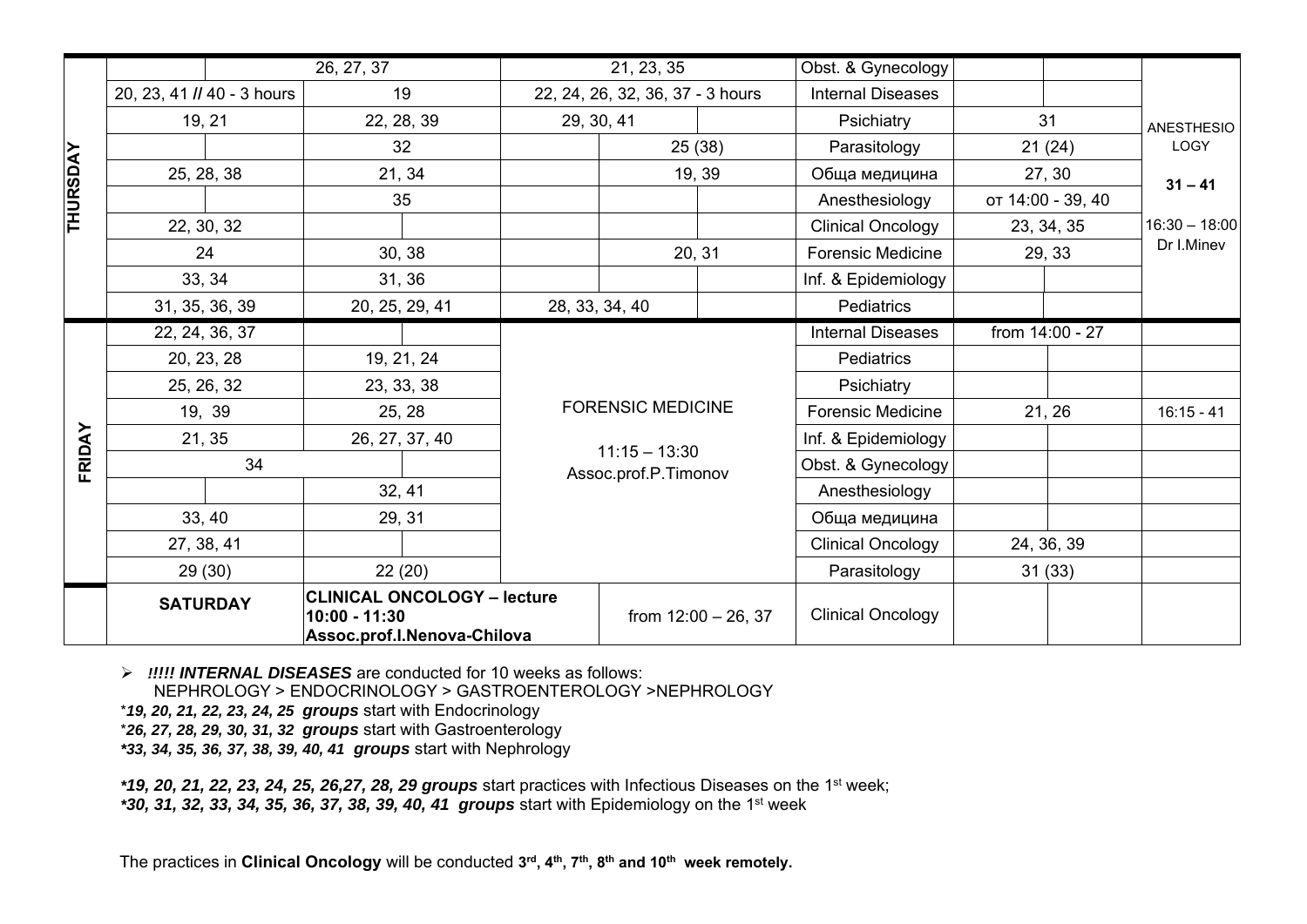| <b>Discipline</b><br>5 <sup>th</sup> year, English course | <b>Base of conducting practices</b>                       |                                                                     | <b>Group/Assistant professor</b>                                                                                                                                                                                                                                                                                                       |  |  |
|-----------------------------------------------------------|-----------------------------------------------------------|---------------------------------------------------------------------|----------------------------------------------------------------------------------------------------------------------------------------------------------------------------------------------------------------------------------------------------------------------------------------------------------------------------------------|--|--|
| <b>Pediatrics</b>                                         | <b>St. George University</b><br><b>Hospital</b>           | Base 1                                                              | 25, 26 gr. - Prof. Ivanov<br>30, 33 gr. - Prof. Bosheva<br>19, 20 gr. - Assoc.prof. Spasova<br>28, 39 gr. - Dr. Markova<br>27, 34, 41 gr. - Dr. Kelly<br>23, 29 gr. - Dr. Mumdzhiev<br>35, 38 gr. - Dr. Yankov<br>24, 36 gr. - Dr. Yordanova<br>32, 37 gr. - Dr. Burnusuzov<br>22, 31 gr. - Dr. Paskaleva<br>21, 40 gr. - Dr. Gaberova |  |  |
| <b>Forensic Medicine</b>                                  | <b>St. George University</b><br>Base 1<br><b>Hospital</b> |                                                                     | 19, 25, 27, 30, 35 gr. - Assoc. Prof. Pavel Timonov<br>22, 26, 29, 32, 41 gr. - Dr. Ivan Tzranchev<br>21, 28, 31, 37, 40 gr. - Dr. K. Hadjieva<br>20, 23, 36 gr. - Dr. Plamena Dineva<br>24, 33, 34, 38, 39 gr. - Dr. Stela Yancheva                                                                                                   |  |  |
| <b>Psychiatry</b>                                         | <b>St. George University</b><br><b>Hospital</b>           | Base 1                                                              |                                                                                                                                                                                                                                                                                                                                        |  |  |
| Epidemiology                                              | <b>Medical College</b>                                    | <b>Technological</b><br><b>Centre</b><br>$1st$ , $2nd$ , $3rd$ hall | 37, 41 (20, 23, 25, 29) gr. - Dr. Batzelova<br>33, 39, 40 (24, 27, 28) gr. - Dr. Stoeva<br>35, 36, 38 (19, 22) gr. - Dr. Hristamyan<br>30, 31, 32, 34 (21, 26) gr. - Dr. Rangelova                                                                                                                                                     |  |  |
| <b>Infectious Diseases</b>                                | <b>St. George University</b><br><b>Hospital</b>           | <b>Base 2</b>                                                       | 24, 25, 27, (30, 39, 40) gr. - Assoc.prof. O.Boykinova<br>26, 28, 29, (36, 37, 41) gr. - Prof. R. Komitova<br>20, 21, 23, (34, 35, 38) gr. - Assoc.prof. A. Petrov<br>19, 22, (31, 32, 33) gr. - Dr. T. Velyanova                                                                                                                      |  |  |
| Parasitology                                              | <b>Auditorium complex</b>                                 | 3rd, 6 <sup>th</sup> lecture<br>halls                               | 22,26,28,29,31,39,40,41 (20,30,33) gr. - Assoc.prof.Vuchev<br>19,21,25,32,34,36 (23,24,27,35,37,38) gr. - Dr. G. Popova                                                                                                                                                                                                                |  |  |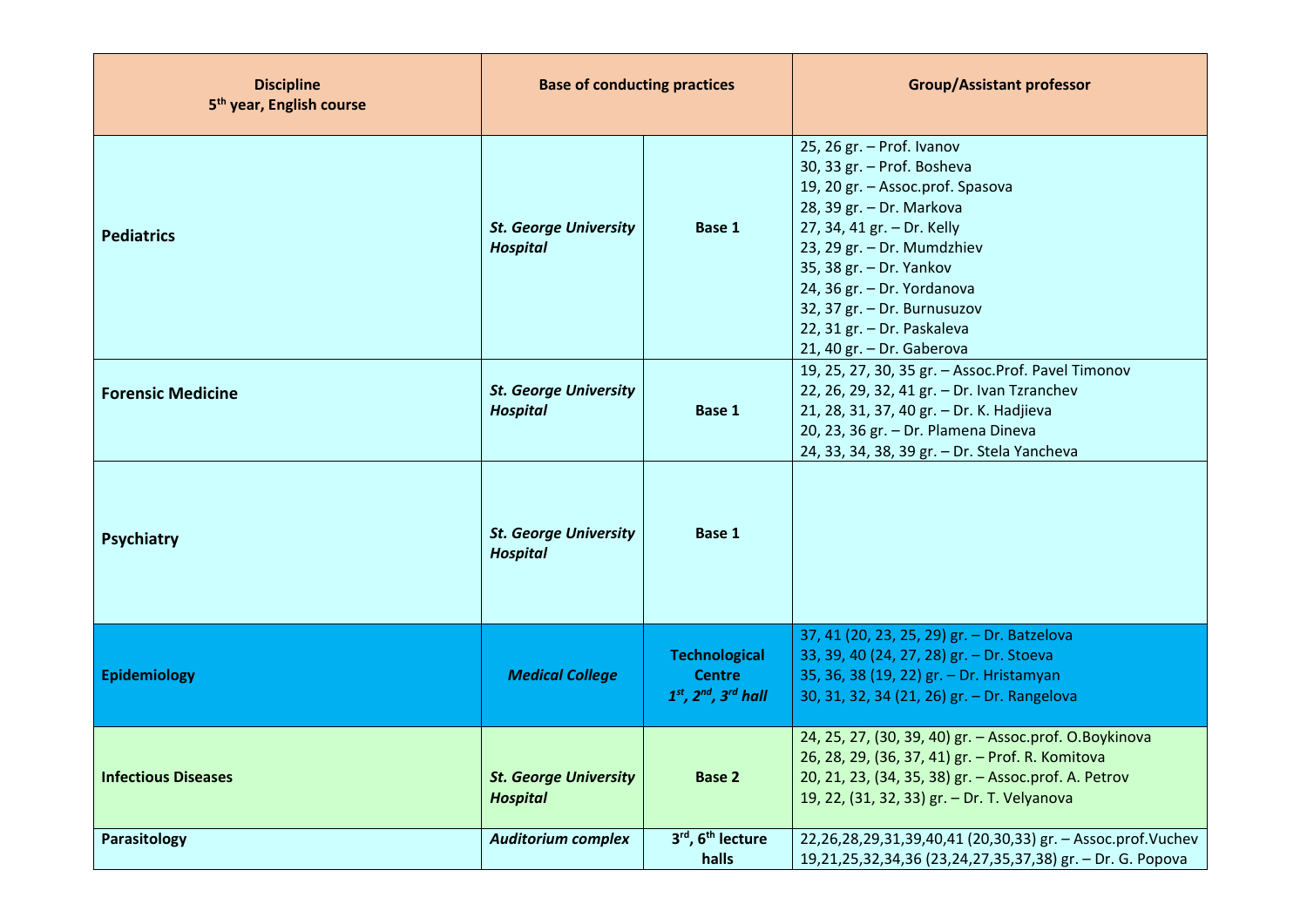| <b>Endocrinology</b>                                                                                      | <b>St. George University</b><br><b>Hospital</b>                           | Base 1                        | $07.02 - 11.03.2022 - 19 - 25$ gr.<br>22 gr. $-$ Dr. Iliev<br>23 gr. - Dr. Botushanov<br>21, 24 gr. - Dr. Koleva<br>19 gr. - D.r Argatska                                                                                                                                             |  |
|-----------------------------------------------------------------------------------------------------------|---------------------------------------------------------------------------|-------------------------------|---------------------------------------------------------------------------------------------------------------------------------------------------------------------------------------------------------------------------------------------------------------------------------------|--|
|                                                                                                           | <b>Kaspela Univesrity</b><br><b>Block 2</b><br><b>Hospital</b><br>Floor 6 |                               | 25 gr. - Assoc.Prof.Nonchev                                                                                                                                                                                                                                                           |  |
|                                                                                                           | <b>Pulmed University</b><br><b>Hospital</b>                               | <b>Block C</b><br>Floor 3     | 20 gr. - Dr. Nyagolova                                                                                                                                                                                                                                                                |  |
| <b>Nephrology</b>                                                                                         | <b>St. George University</b><br><b>Hospital</b>                           | Base 1                        | $07.02 - 11.03.2022 - 33 - 41$ gr.<br>34, 36, 39, 40 gr. - Dr. Pandeva<br>37, 38 gr. - Dr. N. Dimov<br>41 gr. - Dr. G. Nikolov                                                                                                                                                        |  |
|                                                                                                           | <b>Kaspela Univesrity Hospital</b>                                        |                               | 33, 35 gr. - Dr. Erkanyan                                                                                                                                                                                                                                                             |  |
| <b>Clinical Oncology</b><br>The practices are conducted $3^{rd}, 4^{th}, 7^{th}, 8^{th}$ & $10^{th}$ week | <b>St. George University</b><br><b>Hospital</b>                           | <b>Base 1</b>                 | 19, 22, 23, 24, 25, 26, 27, 28 gr. - Dr. G. Raicheva<br>20, 29, 30, 31, 34, 36, 38 gr. - Dr. V. Popov<br>21, 32, 33, 35, 37, 39, 40, 41 gr. - Dr. Pavlov                                                                                                                              |  |
| <b>Gastroenterology</b>                                                                                   | <b>Kaspela Univesrity</b><br><b>Hospital</b>                              | <b>Block 3</b><br>floor 5 & 6 | $07.02 - 11.03.2022 - 26 - 32$ gr.<br>30, 32 gr. - Dr. Ef. Cholakova - hall 517, fl. 5<br>28, 29 gr. - Dr. D. Stanchev - hall 514, fl. 5<br>26, 27, 31 gr. - Dr. B. Hristov - hall 610, fl. 6                                                                                         |  |
| <b>Obstetrics and Gynecology</b>                                                                          | <b>St. George University</b><br><b>Hospital</b>                           | <b>Base 2</b><br>Floor 3      | 27, 30, 36 gr. - Dr. Poryazov<br>19, 24 gr. - Dr. Terzhumanov<br>28, 32 gr. - Dr. Yamakov<br>22, 31, 35, 37 gr. - Dr. M.Ivanova<br>39, 40 gr. - Dr. K. Ivanova<br>20, 29 gr. - D.r Zaharieva<br>26, 33 gr. - Dr. Vladov<br>21, 25, 34 gr. - Dr. Merdzhanova<br>41 gr. - Dr. Prahuleva |  |
|                                                                                                           | <b>Selena University Hospital</b>                                         |                               | 23, 38 $gr. - Dr. Stoilov$                                                                                                                                                                                                                                                            |  |
| <b>General Medicine</b>                                                                                   | <b>St. George University</b><br><b>Hospital</b>                           | Base 2<br>Floor 9             | 26, 29, 30, 34, 39 gr. - Assoc.prof. L.despotova<br>20, 24, 35, 41 gr. - Assoc.prof. R.Asenova<br>19, 27, 33, 36, 37 gr. - Dr. N. Ivanova<br>25, 31 gr. - Dr. T. Goranov<br>28, 40 gr. - Dr. D. Kalinov<br>21, 22, 23, 32, 38 gr. - Dr. G. Tsigarovski                                |  |